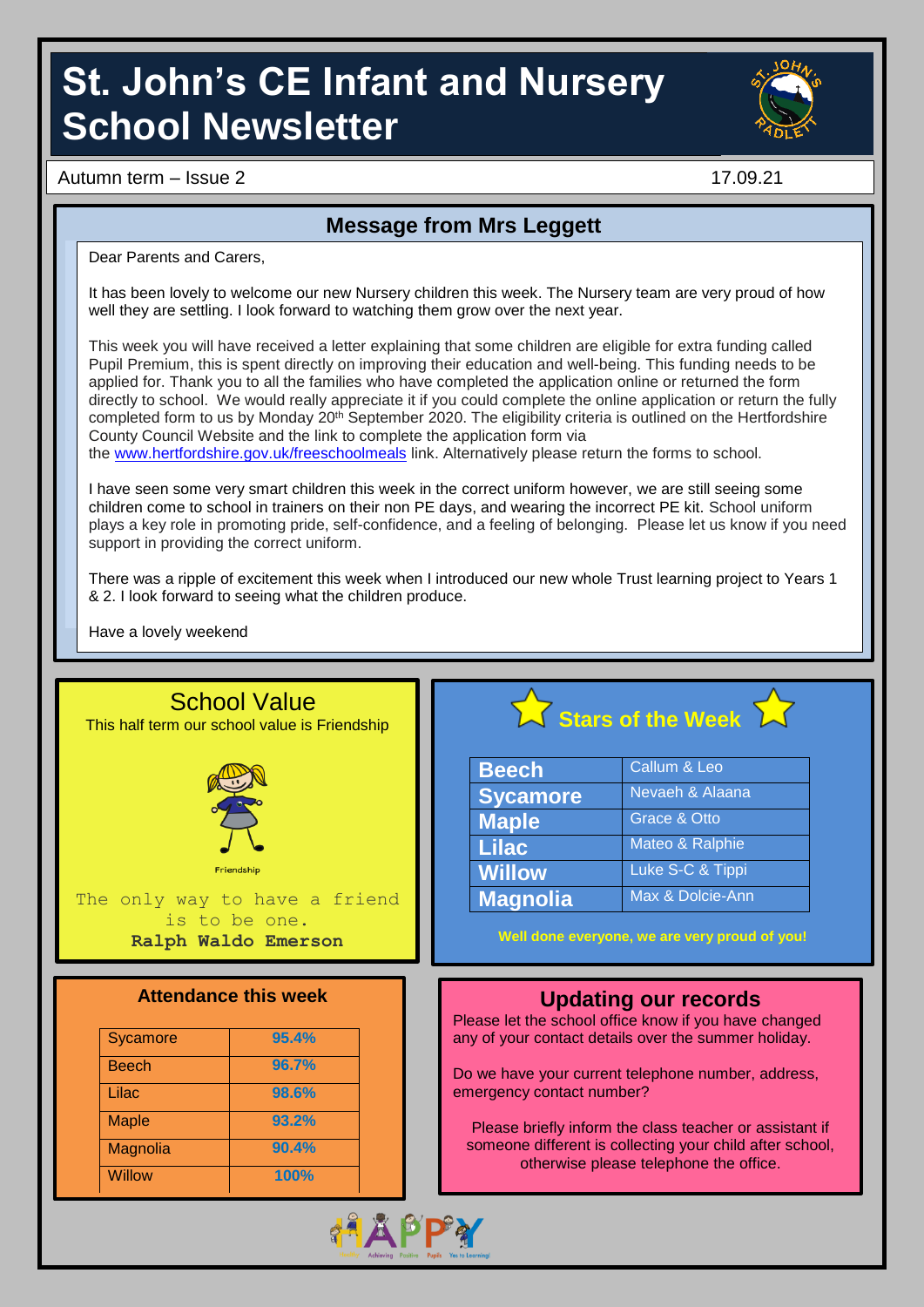## **Meet Our Governors**

Here at St John's we have, like all schools, a Board of Governors. There are eight of us from outside the school (and three from within) and we are volunteers drawn from the local community who have a wide range of backgrounds and skills which we bring to the running and development of the school.

Over the next few weeks we hope to introduce (or re-introduce) ourselves so that you can put faces to names. We're going to start with a name and face which will be very familiar to many of you - Nicola Mullett.

My connection to St. John's goes back 12 years when my eldest daughter joined Nursery with Miss Cook. My children are now all at secondary school but I'm staying put! Since I started as a parent governor in 2014 my proudest achievement (shared with the incredible leadership team here) has been to join St. John's with Fair Field in the Poppy Academy Trust. In my working life I'm a company director at a Media Technology and Events business where I head up strategic planning and finance. At home my family, friends, cats, fish and new chickens keep me busy.

We would like to thank Nicola so much for all that she has done over her time as a Governor at St John's and particularly as Chair of Governors when she worked so hard to establish the Poppy Academy Trust. We are delighted that she remains as Vice Chair of the Governors' Board at St John's as well as Vice Chair of Trustees at the Poppy Academy. Her expertise, knowledge, calmness, and sense of fun are hugely appreciated.



## **VOLUNTEERS**

We really appreciate any time you can spare, whether it's to listen to children read, mount work for display, accompany trips, man the library or anything else you feel you would like to contribute to the children's learning experience. All volunteers will require a DBS check If you would like to volunteer, please speak to Mrs Leggett and let her know your interests

#### **National Fitness day**

Wednesday 22 September is National Fitness Day. The aim of the day is to encourage the nation to celebrate the fun of fitness and physical activity across the UK.

The theme this year is 'Fitness Unites' Us'

We will be taking part in a whole trust fitness session on Wednesday morning which will be run my Coach Matt from Fair Field. All the children need come to school in PE kit on that day.





Don't forget to get baking this weekend or pick up some cakes to bring into school on Monday for our bake sale. The sale will take place in the playground after school.

The money we raise will support the charity Sebby's Corner who support refugee families in our local area.

They provide welcome packs. An adult pack cost is £12 and contains items such as: deodorant, soap, razors, toothpaste and toothbrushes. A child's pack cost is £20 and contains items such as: body wash, sponge, bubble bath, underwear, water bottles, pencils, toys and books.

Please ensure there are **no nuts** in any of the cakes due to allergies we have within our school community. If you are unable to make the bake sale but would still like to contribute, you can make a donation via school Gateway.

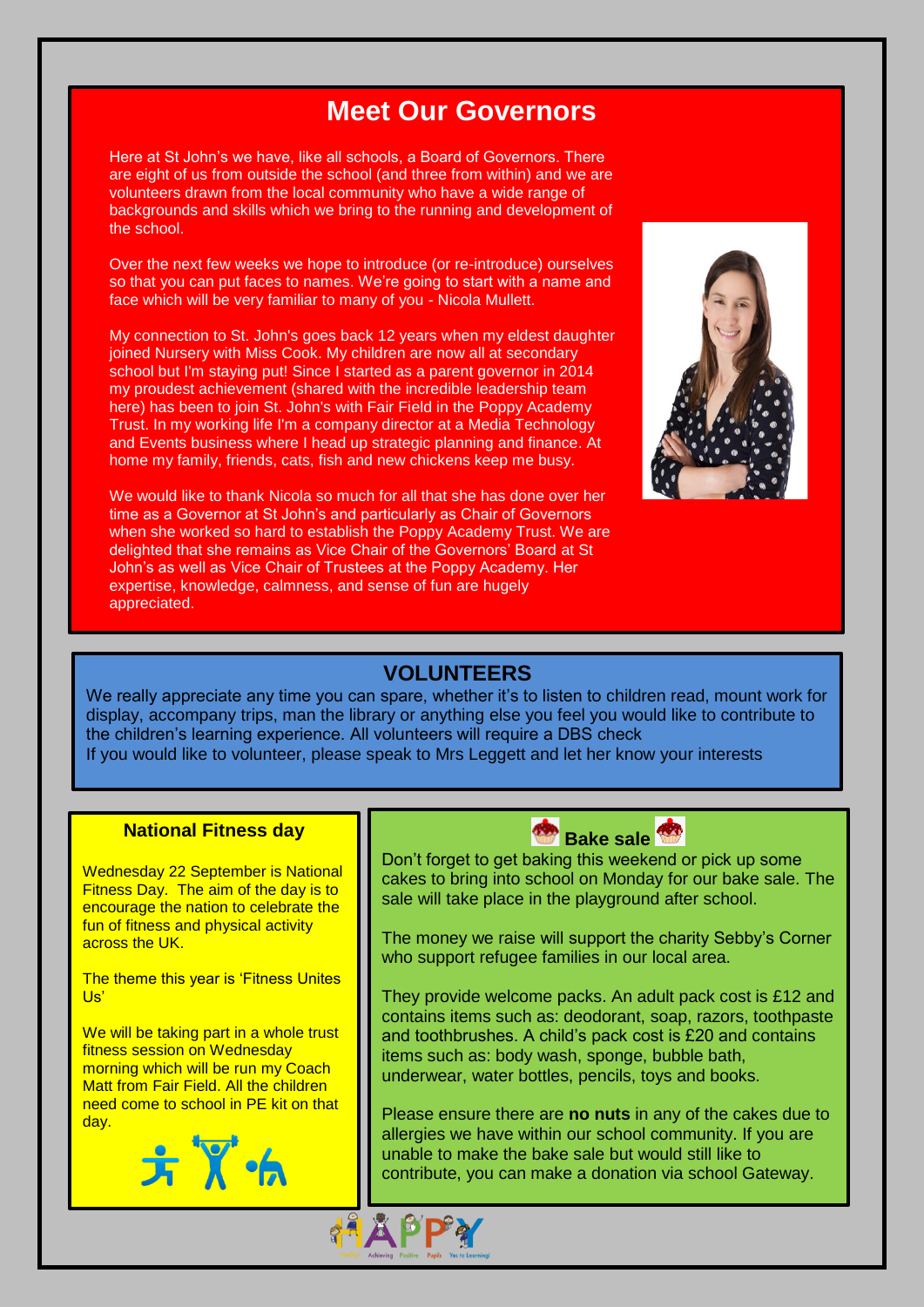## **Introducing our Poppy Learning I Project**

Today you will have received a letter telling you all about our new addition to the children's learning. We hope that the projects will spark the children's creativity and allow them the opportunity to learn and present in their preferred way. The first project is due on 21<sup>st</sup> October. We look forward to sharing some of the PLIPs with you in the newsletter.



If you would like to speak with your chil's class tecaher please make an apponitmet at the end of the day as they will have more to speak with you.



#### **Conversation starters**

*Here are a few ideas of conversation starters that you can use to talk with your child about their week at school.*

> *Who is your role model? If you could be anywhere right now where would you be? What's your favourite game to play?*